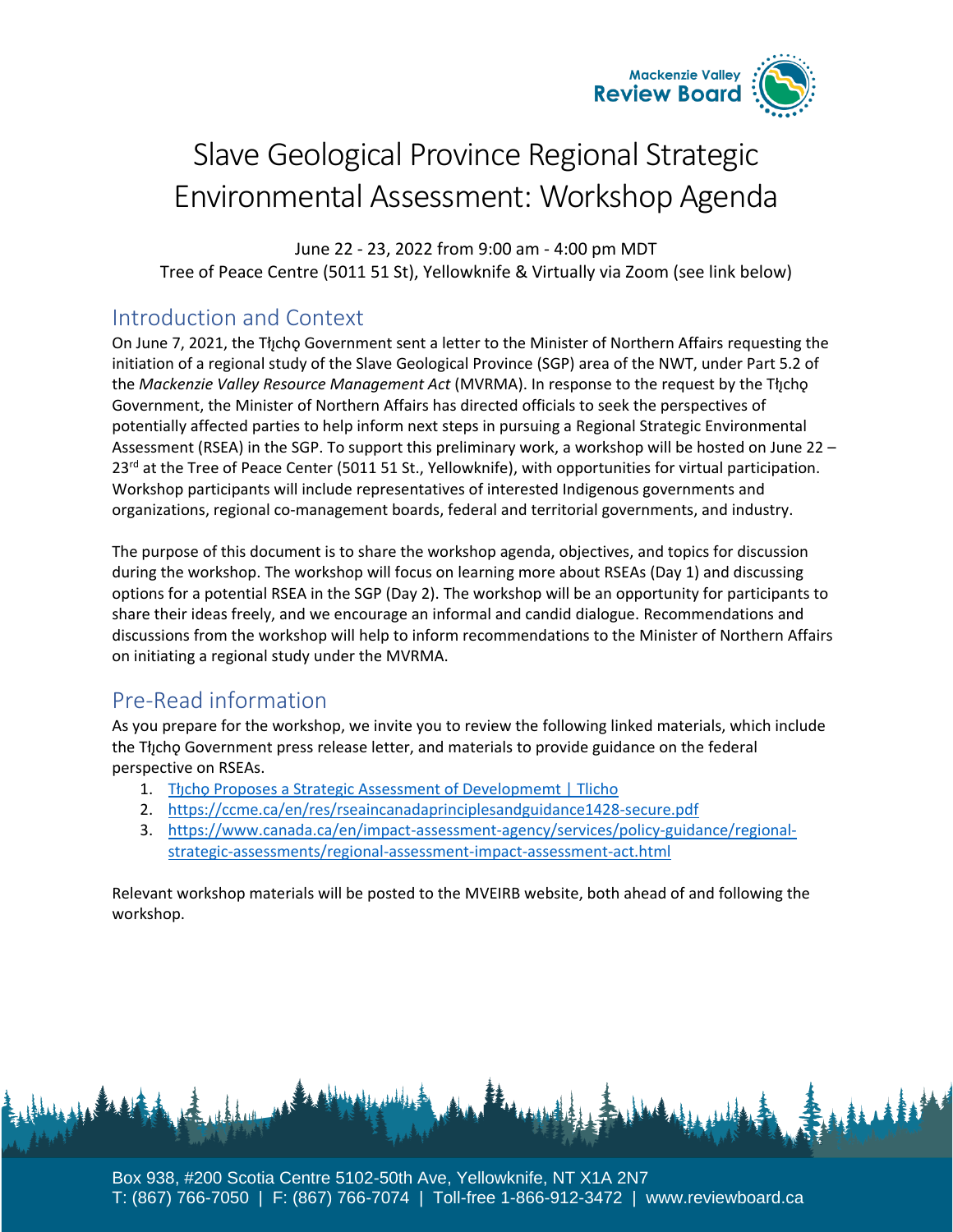

# Workshop Objectives

The workshop is intended to provide participants with an open and collaborative opportunity to discuss an RSEA of the SGP. Day 1 is focused on learning more about RSEAs, including associated terminology and the difference between RSEA and other environmental assessment tools. Day 2 is focused on discussing options for a potential RSEA in the SGP. Workshop objectives include:

- 1. Learn about RSEA as a tool including key terminology, challenges, and opportunities of its application in the SGP.
- 2. Discuss what an RSEA could look like in the SGP i.e., geography and context:
	- Discuss the potential geographical and contextual scope for the Slave Geological Province (SGP)
	- Consolidate participants' concepts around potential key objectives and preferred outcomes
	- Discuss the process for further refining the scale and scope of a RSEA
- 3. Establish how partners could work together on a potential RSEA
	- Develop guiding principles and roles and responsibilities
	- Establish timelines and milestone for the RSEA

#### Next Steps Following the Workshop:

- Participants to submit their views on the potential RSEA of the SGP in writing to Crown -Indigenous Relations and Northern Affairs Canada (CIRNAC) before July 15, 2022
- CIRNAC to use insights shared during the workshop and views of participants to inform recommendation to the Minister of Northern Affairs on whether or not to proceed with RSEA of the SGP
- If the RSEA was to proceed, first steps would include building on the workshop discussions to establish a list of clear and concise questions for the RSEA to address and set the scope of the RSEA.

## Zoom Registration Link

• [https://us02web.zoom.us/meeting/register/tZUvduCprD0sGdGu4iZHnt\\_Ba7QgoUezs2Nr](https://us02web.zoom.us/meeting/register/tZUvduCprD0sGdGu4iZHnt_Ba7QgoUezs2Nr)

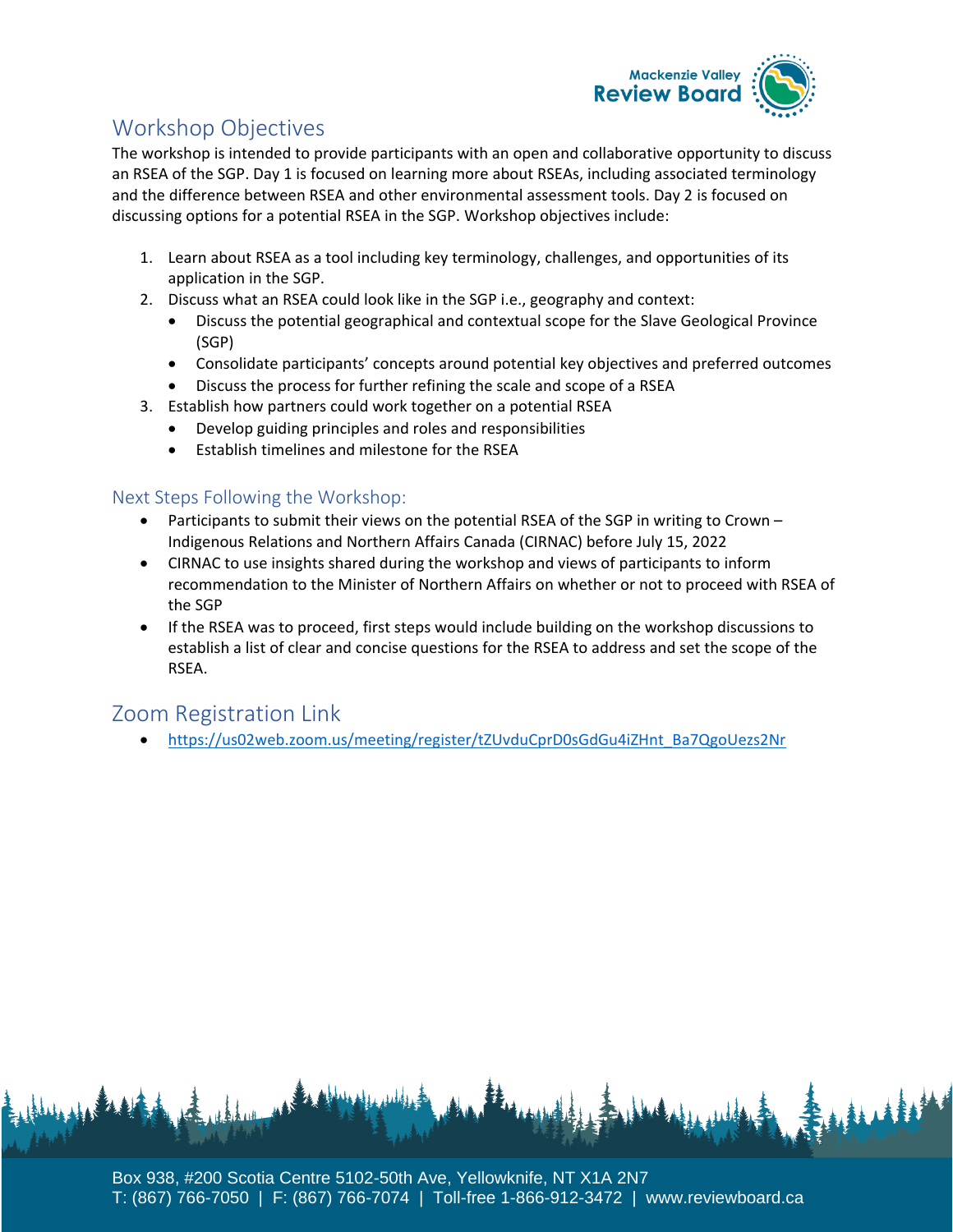

# Workshop Agenda

#### **Day 1: June 22, 2022**

| <b>Timing</b>   | <b>Agenda Item</b>                                                                                                  |
|-----------------|---------------------------------------------------------------------------------------------------------------------|
| $9:00 - 9:15$   | <b>Meeting Opening</b>                                                                                              |
| $9:15 - 9:30$   | <b>Welcome &amp; Introductions</b>                                                                                  |
|                 | • Round table introductions                                                                                         |
|                 | • Warm up exercise / ice breaker (Mentimeter)                                                                       |
|                 | Housekeeping<br>$\bullet$                                                                                           |
| $9:30 - 9:45$   | <b>Agenda and Workshop Objectives</b>                                                                               |
| $9:45 - 10:45$  | What is an RSEA? - Dr. Bram Noble (virtual)                                                                         |
|                 | Definition of terminologies<br>$\bullet$                                                                            |
|                 | What can or should an RSEA address?                                                                                 |
|                 | • Who or what processes are to be informed by RSEA?                                                                 |
|                 | What are the enablers and inhibitors of a successful RSEA?<br>$\bullet$                                             |
|                 | What types of questions do we need to be asking in an RSEA?<br>$\bullet$                                            |
| $10:45 - 11:00$ | <b>Health Break</b>                                                                                                 |
| $11:00 - 12:00$ | What works and does not work with RSEAs - - Dr. Jill Blakley (virtual)                                              |
|                 | Review of RSEA examples and lessons learned.<br>$\bullet$                                                           |
| $12:00 - 12:45$ | Lunch                                                                                                               |
| $12:45 - 1:30$  | Case Study: Nunavut Impact Review Board - Baffin Bay and Davis Strait Strategic                                     |
|                 | Environmental Assessment (SEA) - Heather Rasmussen and Rosanne D'Orazio                                             |
| $1:30 - 2:15$   | Overview of the Impact Assessment Agency of Canada's Regional Assessment Program -<br>Dr. Stephen Bonnell (virtual) |
| $2:15 - 2:30$   | <b>Health Break</b>                                                                                                 |
| $2:30 - 3:15$   | RSEA and Sustainability - Dr. Bob Gibson (virtual)                                                                  |
|                 | Sustainability in regional context<br>$\bullet$                                                                     |
|                 | Guidance and pitfalls based on experience (ring of fire example)<br>$\bullet$                                       |
| $3:15 - 3:45$   | Day 1 Participant Reflections                                                                                       |
| $3:45 - 4:00$   | Wrap up for the Day / Next Steps                                                                                    |

Box 938, #200 Scotia Centre 5102-50th Ave, Yellowknife, NT X1A 2N7 T: (867) 766-7050 | F: (867) 766-7074 | Toll-free 1-866-912-3472 | www.reviewboard.ca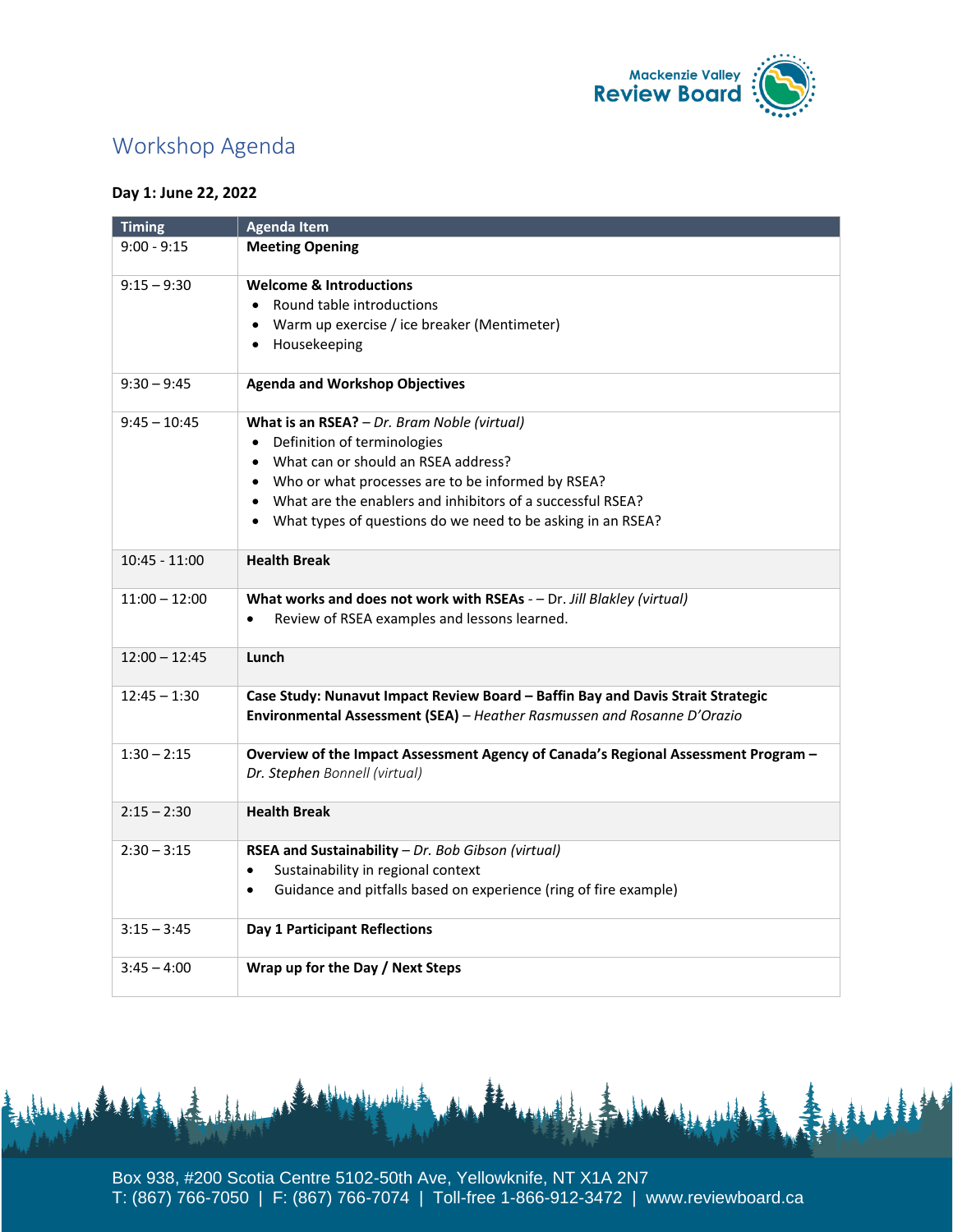

#### **Day 2: June 23, 2022**

| <b>Timing</b>   | <b>Agenda Item</b>                                                                                                  |
|-----------------|---------------------------------------------------------------------------------------------------------------------|
| $9:00 - 9:30$   | <b>Welcome Back</b>                                                                                                 |
|                 | Round table introductions<br>$\bullet$                                                                              |
|                 | Recap of day 1<br>$\bullet$                                                                                         |
|                 | Agenda and objectives for Day 2<br>$\bullet$                                                                        |
|                 | Opening remarks, background and drivers for an RSEA in the Slave Geological Province<br>$\bullet$                   |
| $9:30 - 10:45$  | RSEA Objectives and Purpose - Why are we considering doing this                                                     |
|                 | Breakout groups and plenary discussion on RSEA objectives and outcomes<br>$\bullet$                                 |
| $10:45 - 11:00$ | <b>Health Break</b>                                                                                                 |
| $11:00 - 12:00$ | RSEA Outputs - If we proceed, how do we ensure this is not just another study                                       |
|                 | Breakout groups and plenary discussion on vision for an RSEA in the SGP<br>$\bullet$                                |
| $12:00 - 12:45$ | Lunch (provided)                                                                                                    |
| $12:45 - 2:15$  | RSEA Scope and Scale - How are we going to achieve the outcomes and visions for an RSEA?                            |
|                 | Breakout groups and plenary discussion on:<br>$\bullet$                                                             |
|                 | Achieving the outcomes and vision for an RSEA (including key activities, actions<br>$\circ$<br>needed to get there) |
|                 | RSEA scale, scope, governance, engagement, Indigenous knowledge and timing<br>$\circ$                               |
|                 | Benefits and challenges<br>$\circ$                                                                                  |
| $2:15 - 3:00$   | How are we going to work together on an RSEA?<br>Plenary Discussion:                                                |
|                 | Developing guiding principles - How could we potentially work together?                                             |
|                 | Roles and Responsibilities - How would you like your organization to participate in an<br>$\bullet$                 |
|                 | RSEA, and how do you see your organization contributing to the process?                                             |
| $3:00 - 3:20$   | <b>Next Steps and Closing Reflections</b>                                                                           |
|                 | Timeline and short-term path forward<br>$\bullet$                                                                   |
|                 | Closing Round table - "key takeaways" from the workshop                                                             |
| $3:20 - 3:30$   | <b>Meeting Closing</b>                                                                                              |

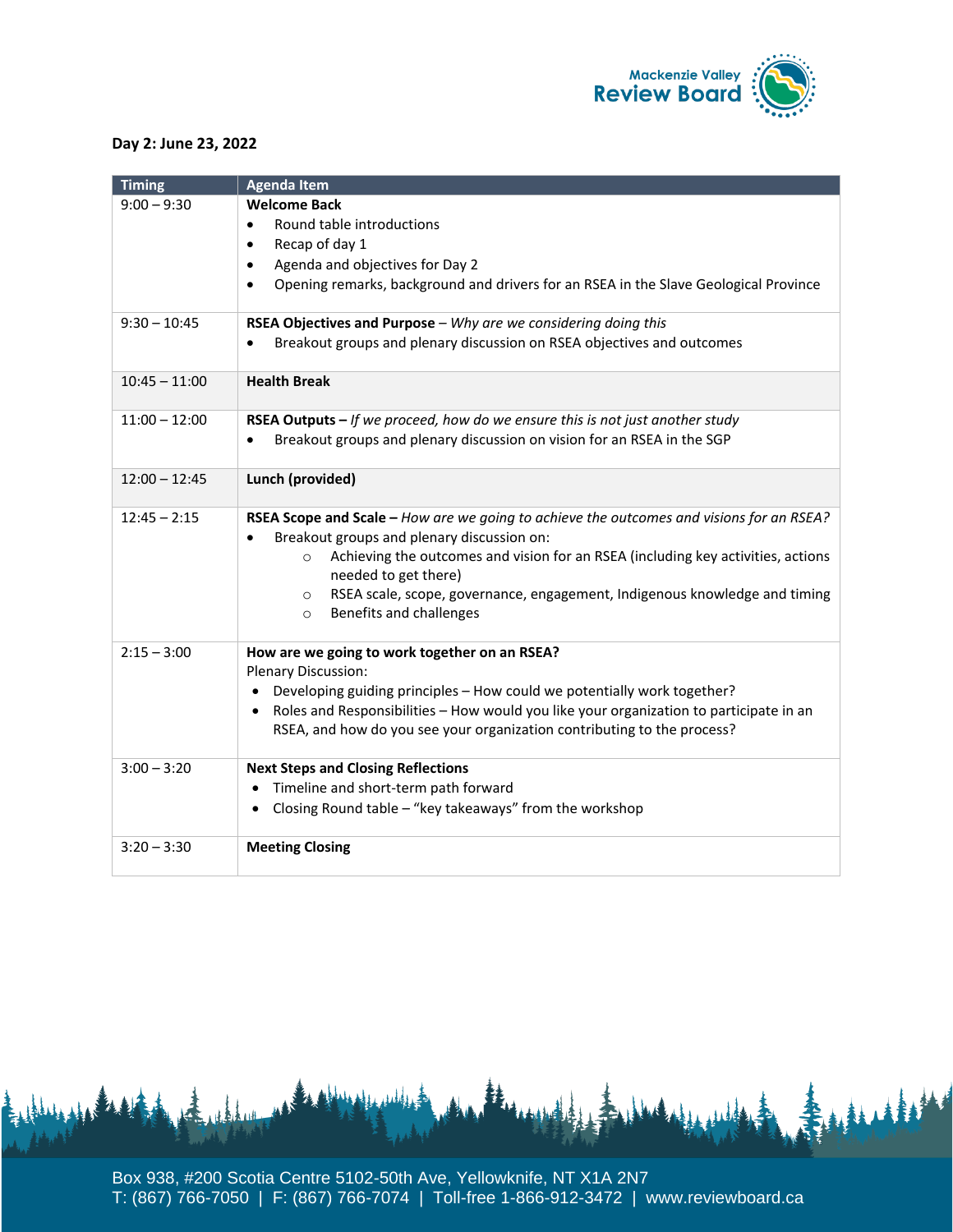

## Presenter Bios

#### **Dr. Jill Blakley University of Saskatchewan**

I hold a Ph.D. in Geography (University of Saskatchewan) specializing in environmental impact assessment. I've been a faculty member of the Department of Geography and Planning since 2009, and am an Associate of the School of Environment and Sustainability.

My research program centers on cumulative effects assessment and strategic environmental assessment, particularly as applied to regional-scale natural resource development programs. I currently serve as a member of the Parks Canada Strategic Environmental



Assessment Continuous Improvement Program committee and am lead editor of the forthcoming volume Handbook of Cumulative Impact Assessment, part of an international series of Handbooks on best practice in impact assessment. I am co-lead editor of a second forthcoming volume (with Aimee Craft, University of Ottawa) *In Our Backyard: The Keeyask Exerperience*, which profiles the legacy of cumulative impacts on people and lands affected by more than 60 years of hydro-electric development in northern Mantioba.

My most significant work includes a series of papers and technical reports that helped crystalize regional strategic environmental assessment (RSEA) in concept and practice in Canada and internationally. These papers informed national policy guidance endorsed by the Canadian Council of Ministers of Environment, and Alberta Environment's Land Use Framework for the northeast oil sands development area and province-wide. This work also subsequently informed the development of Transport Canada's National Framework for assessing the cumulative effects of marine shipping; the call for RSEA in Ontario's Ring of Fire region; the call for better CEA of Ontario's Deep Geologic Repository project; and more. I am currently synthesizing lessons from more than 60 cases of regional assessment across Canada and internationally to foster cumulative effects assessment best practices.

My academic and professional experience spans the areas of environmental assessment, regional and urban planning, and natural resources management. Over the past two decades, I've provided expertise to the International Association for Impact Assessment; the Canadian Council of Ministers of the Environment; the Canadian Environmental Assessment Agency (now IAAC); Transport Canada; Parks Canada; the Wildlife Conservation Society (Canada); Alberta Environment; the Manitoba Clean Environment Commission; Manitoba Hydro; BC Hydro; the Public Interest Law Centre of Manitoba; the Consumers Association of Canada (Manitoba chapter); Pape Salter Teillet LLP Barristers and Solicitors; Fisheries and Oceans Canada; the Canadian International Development Agency; the Canadian Institute of Planners, and the City of Saskatoon.

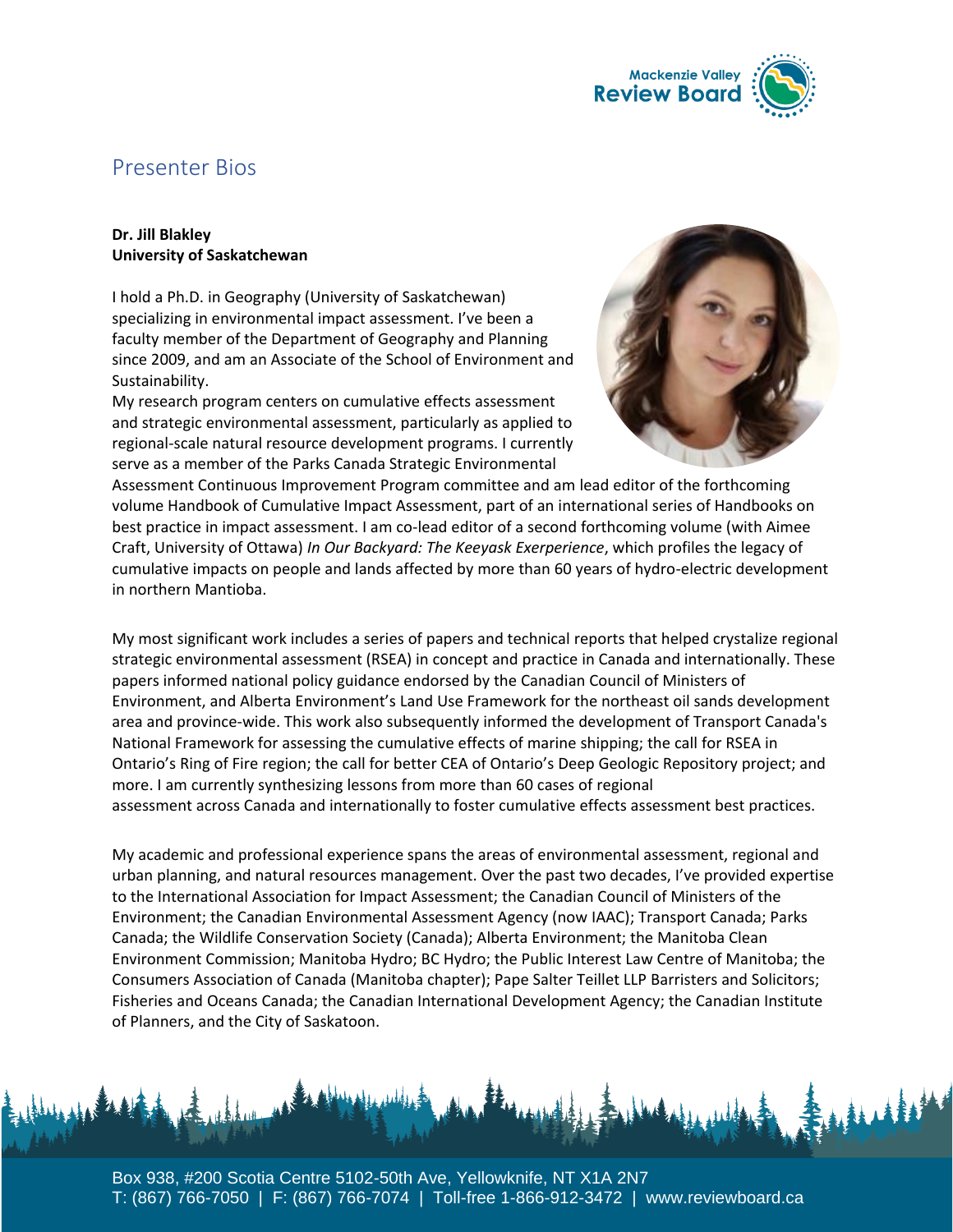

#### **Dr. Bram Noble University of Saskatchewan**

I was born in the coastal mining town of Baie Verte, north central Newfoundland, Canada. I completed my Ph.D. in Geography, specializing in environmental assessment, at Memorial University of Newfoundland. I joined the University of Saskatchewan in 2002. I am currently Professor in the Department of Geography & Planning, and Vice Dean Research, Scholarly and Artistic Work in the College of Arts & Science.

My research is in the field of environmental assessment, addressing



issues and applications ranging from cumulative effects assessment and land use to resource policy and planning for mineral and energy development projects. I am co-director of the Community Appropriate Sustainable Energy Security (CASES) partnership, funded by a SSHRC Partnership Grant and project partners. CASES is an international research and knowledge mobilization initiative involving 15 northern and Indigenous communities and public and private sector project partners from Canada, Alaska, Sweden, and Norway. The overarching goal of this work is to co-create and broker the knowledge, understanding, and capacity to design, implement and manage renewable energy systems that support and enhance social and economic values in northern and Indigenous communities [\(https://renewableenergy.usask.ca/Projects/CASES.php\)](https://renewableenergy.usask.ca/Projects/CASES.php).

I am also actively engaged in the professional practice of environmental assessment. I have been a consultant or advisor to several First Nations in relation to cumulative effects assessment and regulatory proceedings. I have also been a consultant to industry and various provincial, territorial, national and international agencies including Environment and Climate Change Canada, Yukon Environmental and Socioeconomic Assessment Board, Government of the Northwest Territories, Nalcor Energy, Canadian Council of Ministers of the Environment, Impact Assessment Agency of Canada, National Energy Board, Office of Auditor General of Canada Commissioner of the Environment and Sustainable Development, and the International Atomic Energy Agency. In 2018-19 I was appointed to the Council of Canadian Academies Expert Panel on Integrated Natural Resource Management.

I currently serve as Editor-in-Chief for Environmental Management and on the editorial boards of Environmental Impact Assessment Review and Impact Assessment and Project Appraisal.

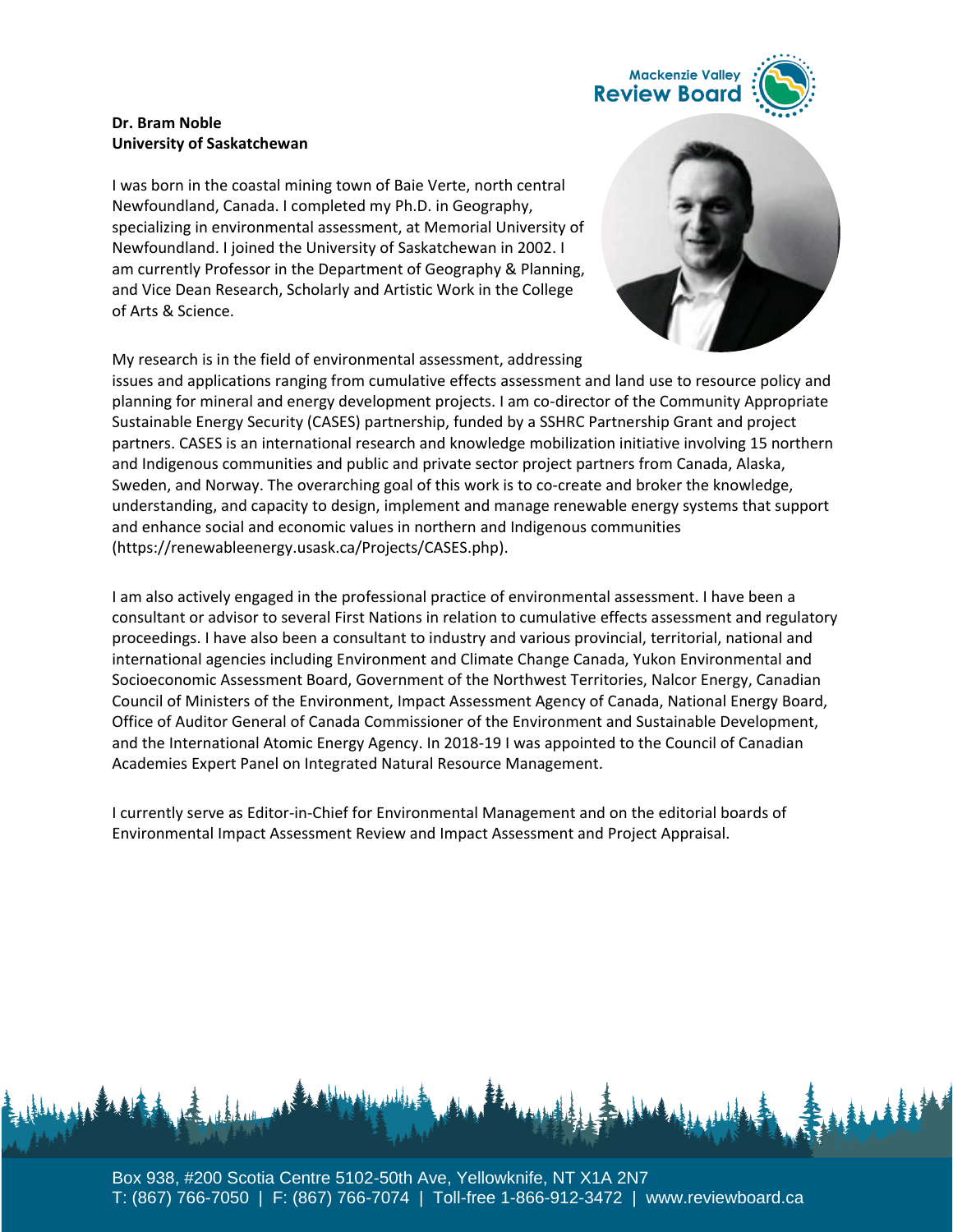#### **Heather Rasmussem Nunavut Impact Review Board**

Heather is the Senior Policy Advisor at the Nunavut Impact Review Board (NIRB) and currently resides in Cambridge Bay, Nunavut. Heather joined the NIRB in 2013 as a Technical Advisor and transitioned to a Policy Advisor role in 2016. In addition to policy work, Heather was the NIRB File Lead on the Strategic Environmental Assessment in Baffin Bay and Davis Strait and is also responsible for coordinating NIRB staff contributions to Nunavut Marine Council initiatives.

#### **Rosanne D'Orazio, BSc., MSc. Qikiqtani Inuit Association**

Ms. D'Orazio is the Assistant Executive Director of Operations & Benefits for the Qikiqtani Inuit Association. She has been working and living in Iqaluit, Nunavut for the past 12 years with her husband and two kids. She has experience with environmental assessments at the strategic and project level and extensive experience with community engagement. She is currently also part of the QIA team negotiating an Inuit Impact and Benefit agreement for two marine protected areas in the Qikiqtani region.

Rosanne has a Masters degree in Environmental Assessment from

McGill University and lead QIA's involvement in the Strategic Environmental Assessment for Oil and gas in Baffin Bay and Davis Strait. In her previous role at QIA as the Director of the Lands & Resources Department she worked with staff to develop a methodology for using IQ (traditional knowledge) in decision making, which was critical to QIA negotiations for the Tallurutiup Imanga National Marine Conservation Area (NMCA).

#### **Dr. Steve Bonnell Impact Assessment Agency of Canada**

Dr. Steve Bonnell is Manager, Strategic and Regional Assessments with the Impact Assessment Agency of Canada. Based in St. John's NL, he is responsible for the Agency's national program of strategic and regional assessments. This includes the recently completed Regional Assessment for oil and gas exploratory drilling offshore Eastern Newfoundland, as well as the on-going Regional Assessments in the Ring of Fire area of Ontario, the St. Lawrence River of Quebec, and for offshore wind development in Atlantic Canada. Dr. Bonnell has over 20 years experience working in

impact assessment in various roles in industry and government. He holds a PhD in Strategic Environmental Assessment from the University of Dundee, Scotland as well as Masters and Bachelors Degrees in Geography from Memorial University where he is also an Adjunct Professor. Dr. Bonnell has published and presented widely on impact assessment principles and practice.







**Mackenzie Valley**